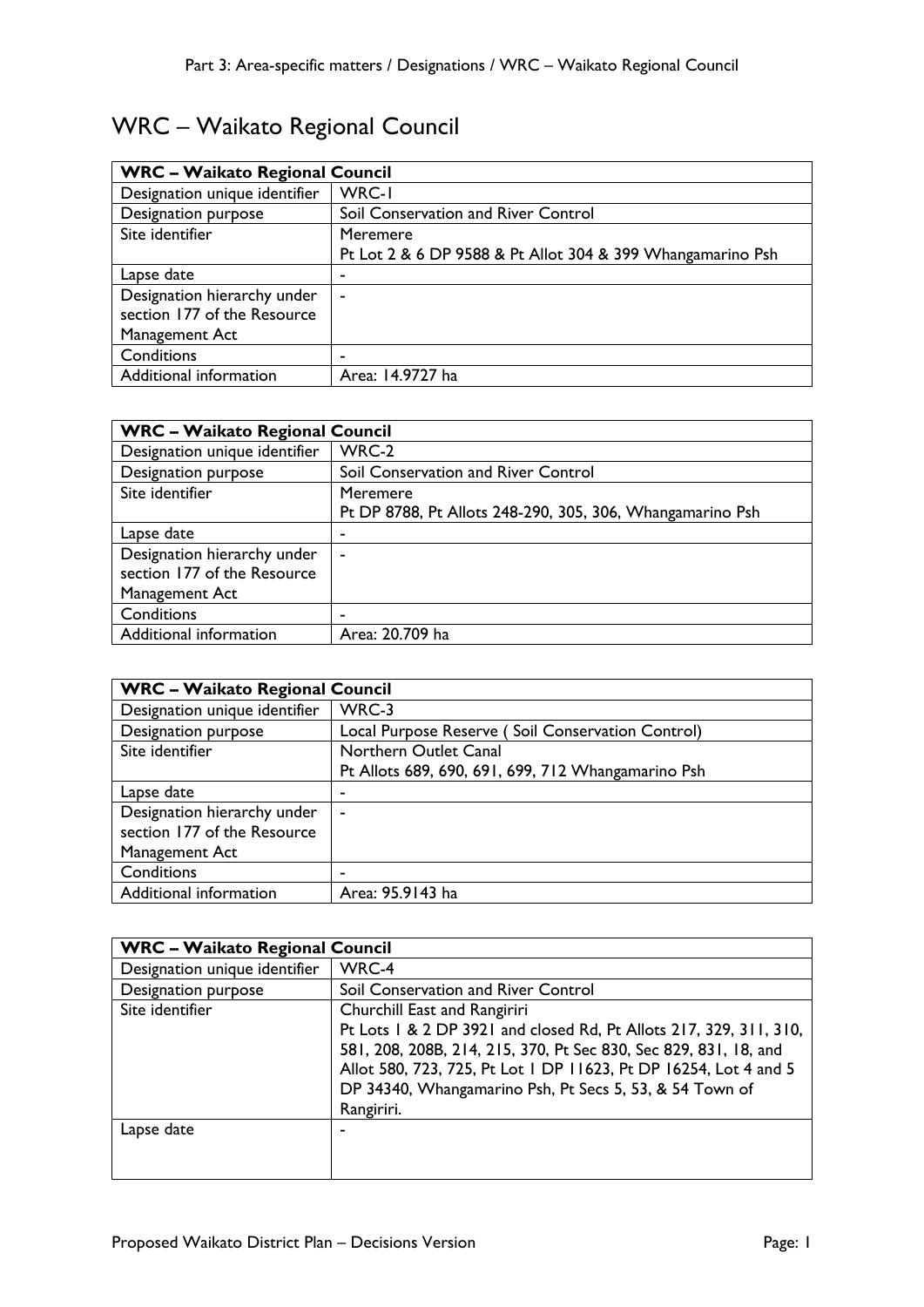| Designation hierarchy under<br>section 177 of the Resource | $\sim$           |
|------------------------------------------------------------|------------------|
| Management Act                                             |                  |
| Conditions                                                 | $\blacksquare$   |
| Additional information                                     | Area: 76.7596 ha |

| <b>WRC - Waikato Regional Council</b> |                                                                      |
|---------------------------------------|----------------------------------------------------------------------|
| Designation unique identifier         | WRC-5                                                                |
| <b>Designation purpose</b>            | Soil Conservation and River Control                                  |
| Site identifier                       | Whangape and Rangiriri West                                          |
|                                       | SO 4797 Block II, Rangiriri SD, Pt Lot 1 (15.83 ha), Pt Lot 1 (1.74  |
|                                       | ha), Pt Lot 2 (8.76 ha), Pt Lot 36 (0.152 ha), Pt Lot 1 (0.1017 ha), |
|                                       | SO 47528 Blocks II and III Rangiriri SD, Pt Lot 23B (14.75 ha), Pt   |
|                                       | Lot 23A (1.207 ha), Pt Lot 24A (1.494 ha), Pt Lot 24B (3.53 ha), Pt  |
|                                       | Lot 3 (0.1735 ha)                                                    |
| Lapse date                            |                                                                      |
| Designation hierarchy under           | $\blacksquare$                                                       |
| section 177 of the Resource           |                                                                      |
| Management Act                        |                                                                      |
| Conditions                            |                                                                      |
| Additional information                | Area: 47.7382 ha                                                     |

| <b>WRC - Waikato Regional Council</b> |                                                           |
|---------------------------------------|-----------------------------------------------------------|
| Designation unique identifier         | WRC-6                                                     |
| Designation purpose                   | Soil Conservation and River Control                       |
| Site identifier                       | <b>Ohinewai</b>                                           |
|                                       | Allots 684, 695, 696, 693, Pt Allot 700, Whangamarino Psh |
| Lapse date                            | ٠                                                         |
| Designation hierarchy under           | $\overline{\phantom{a}}$                                  |
| section 177 of the Resource           |                                                           |
| Management Act                        |                                                           |
| Conditions                            | -                                                         |
| Additional information                | Area: 12.5981 ha                                          |

| <b>WRC - Waikato Regional Council</b> |                                                                     |
|---------------------------------------|---------------------------------------------------------------------|
| Designation unique identifier         | WRC-7                                                               |
| Designation purpose                   | Soil Conservation and River Control                                 |
| Site identifier                       | Whangape                                                            |
|                                       | SO 47555 Blk II Rangiriri SD, Pt Lot 1 (0.0722 ha), Pt Lot 1        |
|                                       | (3.6543 ha), Pt Lot 1 (0.0428 ha), Pt Lot 1 (0.0565 ha), Pt Lot 18  |
|                                       | and 19A (0.1949 ha), Pts Lot 19B & 20 (1.3673 ha), Pts Lot 19B &    |
|                                       | 20 (1.3673 ha), SO 47554 Blk II, Rangiriri SD Pt Lot 2 - now Allot  |
|                                       | 331 - (3.1135 ha), Pt Lot 2 (1.9901 ha), Pt Lot 2 (0.0215 ha), Pt   |
|                                       | Lot 2 - now Allot 332 - (0.0833 ha), Pt Lot 1 - now Allot 332 -     |
|                                       | (7.2223 ha), Pt Lot 1 - now Allot 331 - (0.26 ha), Pt Lot 1 - now   |
|                                       | Allot 331 - (0.4121 ha), CL - now Allot 331 - (0.0834 ha), SO Blk   |
|                                       | II, Rangiriri SD, Allot 330 (6.9236 ha), SO 47487 Blk II, Rangiriri |
|                                       | SD, Pt Lot 3 (4.495 ha), SO 47486 Blk II, Rangiriri SD, Pt Lot 3    |
|                                       | (4.58 ha), Pt Lot 1 (1.1046 ha), SO 47485 Blk II, Rangiriri SD, Pt  |
|                                       | Lot 3 (0.1468 ha), Pt Lot 3 (3.8507 ha)                             |
| Lapse date                            |                                                                     |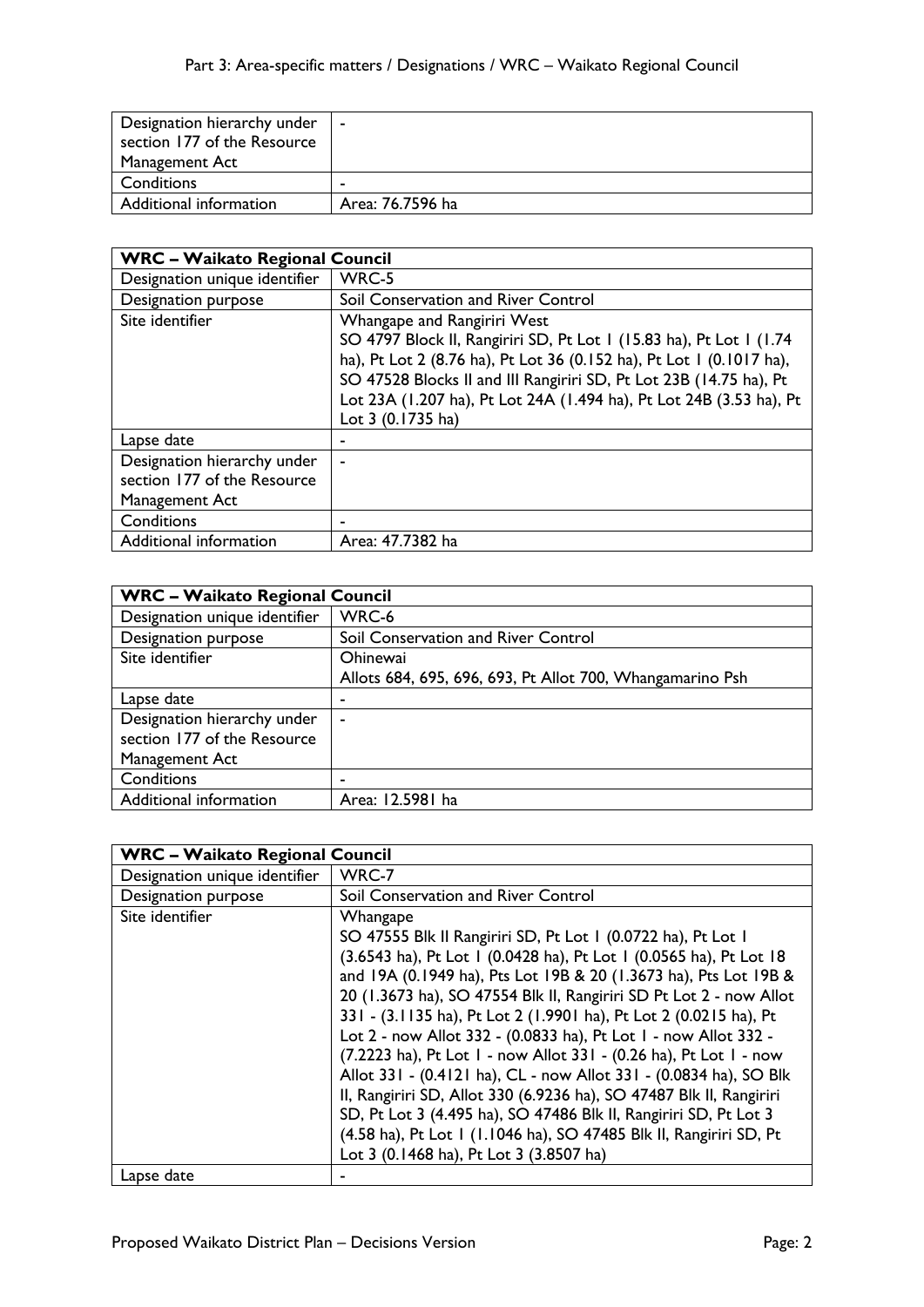| Designation hierarchy under | $\blacksquare$ |
|-----------------------------|----------------|
| section 177 of the Resource |                |
| Management Act              |                |
| Conditions                  | $\blacksquare$ |
| Additional information      | n/a            |

| <b>WRC - Waikato Regional Council</b> |                                                                      |
|---------------------------------------|----------------------------------------------------------------------|
| Designation unique identifier         | WRC-8                                                                |
| Designation purpose                   | Soil Conservation and River Control                                  |
| Site identifier                       | Huntly North and Rangiriri West                                      |
|                                       | SO 47614, Blks III & VII, Rangiriri SD, Pt Allot 17A1 (5.456 ha), Pt |
|                                       | Allot 17B (7.405 ha), Pt Allot 17B (0.88 ha), Pt Allot 17D (6.854    |
|                                       | ha), Pt Allot 17C2, B2 (2.147 ha), Pt Allot 17C2A (0.734 ha), Pt     |
|                                       | Allot 17C1 (3.844 ha), Pt Lot 2, DPS 2534 CT 1115/168 (2.645         |
|                                       | ha), SO 47389 Blk XI, Rangiriri SD, Pt Lot 23A13 (1.734 ha), Pt      |
|                                       | Lot 23A13 (0.8828 ha), Pt Lot 23A13 (0.8828 ha), Pt Lot 171A1B       |
|                                       | (0.0057 ha), Pt Lot 171A1B (0.0369 ha), Pt Lot 171A (0.0011 ha),     |
|                                       | Pt Lot 6 (0.7415 ha), 23A13 (0.4982 ha), 23A13 (0.5204 ha)           |
| Lapse date                            |                                                                      |
| Designation hierarchy under           |                                                                      |
| section 177 of the Resource           |                                                                      |
| Management Act                        |                                                                      |
| Conditions                            |                                                                      |
| Additional information                | n/a                                                                  |

| <b>WRC - Waikato Regional Council</b> |                                                                 |
|---------------------------------------|-----------------------------------------------------------------|
| Designation unique identifier         | WRC-9                                                           |
| Designation purpose                   | Soil Conservation and River Control                             |
| Site identifier                       | <b>Ohinewai</b>                                                 |
|                                       | Pt Allot 754, 725, Allot 692, Whangamarino Psh, Allot 762, & Pt |
|                                       | Allots 47, 48, 48A, 718, 754, Section 8, Lot 1 DPS 31531, Lot 1 |
|                                       | DPS 25121, Taupiri Psh                                          |
| Lapse date                            |                                                                 |
| Designation hierarchy under           | $\blacksquare$                                                  |
| section 177 of the Resource           |                                                                 |
| Management Act                        |                                                                 |
| Conditions                            |                                                                 |
| Additional information                | Area: 35.2266 ha                                                |

| <b>WRC - Waikato Regional Council</b> |                                                        |
|---------------------------------------|--------------------------------------------------------|
| Designation unique identifier         | <b>WRC-10</b>                                          |
| Designation purpose                   | Soil Conservation and River Control, Marshall's Island |
| Site identifier                       | Marshall's Island, Rangiriri                           |
|                                       | Allot 324, Whangamarino Psh                            |
| Lapse date                            | -                                                      |
| Designation hierarchy under           | $\overline{\phantom{a}}$                               |
| section 177 of the Resource           |                                                        |
| Management Act                        |                                                        |
| Conditions                            | -                                                      |
| Additional information                | Area: 16.8957 ha                                       |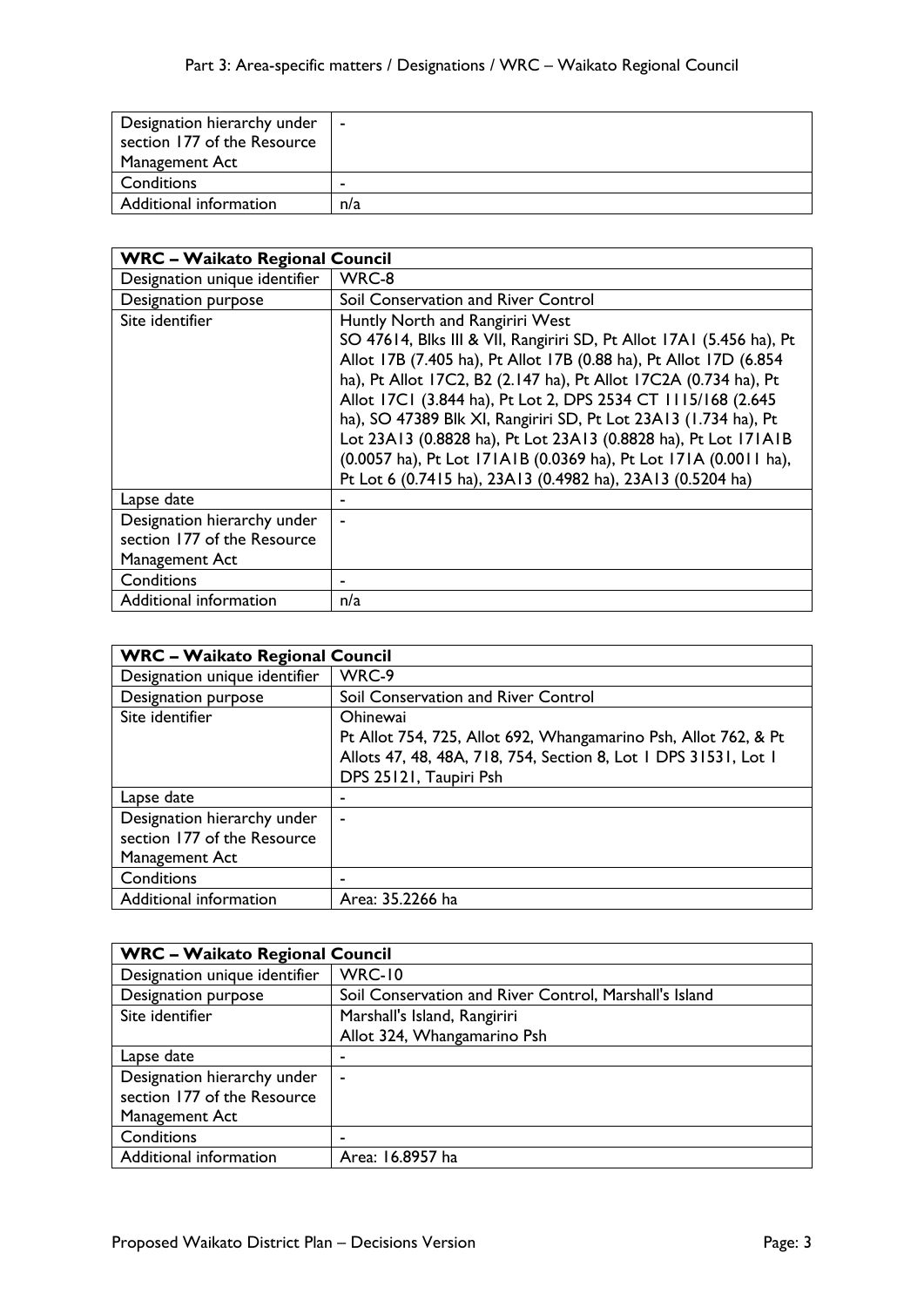| <b>WRC - Waikato Regional Council</b> |                                                                                                                                                                                                                                                                                                                                                                                                                                                                                                                                                                                                             |
|---------------------------------------|-------------------------------------------------------------------------------------------------------------------------------------------------------------------------------------------------------------------------------------------------------------------------------------------------------------------------------------------------------------------------------------------------------------------------------------------------------------------------------------------------------------------------------------------------------------------------------------------------------------|
| Designation unique identifier         | WRC-II                                                                                                                                                                                                                                                                                                                                                                                                                                                                                                                                                                                                      |
| Designation purpose                   | Soil Conservation and River Control                                                                                                                                                                                                                                                                                                                                                                                                                                                                                                                                                                         |
| Site identifier                       | Herbert Rd<br>SO 48141, Blks V & VI Rangiriri SD, Pt 31 (2.49 ha), Pt Lake<br>(1.3295 ha), Pt Lake (0.853 ha), Pt 50 (0.4165 ha), Pt 31 (0.0324<br>ha), Pt 50 (0.16 ha), SO 48140 Blks V & VI, Rangiriri SD, Pt Sec 33<br>(5.25 ha), Pt Lake (1.303 ha), CL. (0.1173 ha), Pt Lot 2 (0.9384 ha),<br>Pt Stream (0.06 ha), SO 48139, Blks VI, Rangiriri SD, Pt Sec 20<br>(0.124 ha), Pt Lot 2 (.7767 ha), Pt Lot 1 (1.6956 ha), Pt Sec 38<br>(0.8161 ha), Pt Sec 16 (0.0268 ha), SO 45768, Blk VI, Rangiriri SD,<br>Pt Lot 40 (0.328 ha), Pt Lot 39 (1.9816 ha), Pt Lot 1 (1.6655 ha),<br>Pt Lot 3 (0.1752 ha) |
| Lapse date                            |                                                                                                                                                                                                                                                                                                                                                                                                                                                                                                                                                                                                             |
| Designation hierarchy under           | ۰                                                                                                                                                                                                                                                                                                                                                                                                                                                                                                                                                                                                           |
| section 177 of the Resource           |                                                                                                                                                                                                                                                                                                                                                                                                                                                                                                                                                                                                             |
| Management Act                        |                                                                                                                                                                                                                                                                                                                                                                                                                                                                                                                                                                                                             |
| Conditions                            |                                                                                                                                                                                                                                                                                                                                                                                                                                                                                                                                                                                                             |
| Additional information                | n/a                                                                                                                                                                                                                                                                                                                                                                                                                                                                                                                                                                                                         |

| <b>WRC - Waikato Regional Council</b> |                                                                     |
|---------------------------------------|---------------------------------------------------------------------|
| Designation unique identifier         | WRC-12                                                              |
| Designation purpose                   | Soil Conservation and River Control                                 |
| Site identifier                       | Huntly North to Rangiriri West                                      |
|                                       | Pts 24B, 4, 62, 40, 40B2B, Pts 14, 21A, 21B, 216, 21D, 21E, 21F2B,  |
|                                       | 21F1, 21G, 21H1B, 38B, 21H2A2, 2H2B2, 39B, 17A2, 17A1, 17B,         |
|                                       | 17D, 17C2B2, 172A, 17C1, 150, 1, 61, 152, 153, Whangape Psh,        |
|                                       | Pts 23A13, 23A12, 1, 23D2, 23D1A, 23D1B, 28C, 23C, 23B, 22A,        |
|                                       | 22B3A, 22C2, 22D, 22EI, 22F, 20CI, 20C2, 36C, 925, 20C2,            |
|                                       | 20BIA, 20BIB, 20B2A, 20A, 2, 17, Pepepe Psh, Blks III, VII, XI, XV, |
|                                       | Rangiriri SD                                                        |
| Lapse date                            | ٠                                                                   |
| Designation hierarchy under           |                                                                     |
| section 177 of the Resource           |                                                                     |
| Management Act                        |                                                                     |
| Conditions                            | ٠                                                                   |
| Additional information                | n/a                                                                 |

| <b>WRC - Waikato Regional Council</b> |                                                                     |
|---------------------------------------|---------------------------------------------------------------------|
| Designation unique identifier         | <b>WRC-13</b>                                                       |
| Designation purpose                   | Soil Conservation and River Control                                 |
| Site identifier                       | Huntly North                                                        |
|                                       | Allot 713, Pt Allot 713, Pt Lot 13, 14, 15, 18, 19, 22 & Lot 20, 21 |
|                                       | DP 23455, Pt Allots 15 & 21 Taupiri Psh. Lot 1, DPS 7507,           |
|                                       | Rangiriri SD                                                        |
| Lapse date                            |                                                                     |
| Designation hierarchy under           | ۰                                                                   |
| section 177 of the Resource           |                                                                     |
| Management Act                        |                                                                     |
| Conditions                            |                                                                     |
| Additional information                | Area: 23.0821 ha                                                    |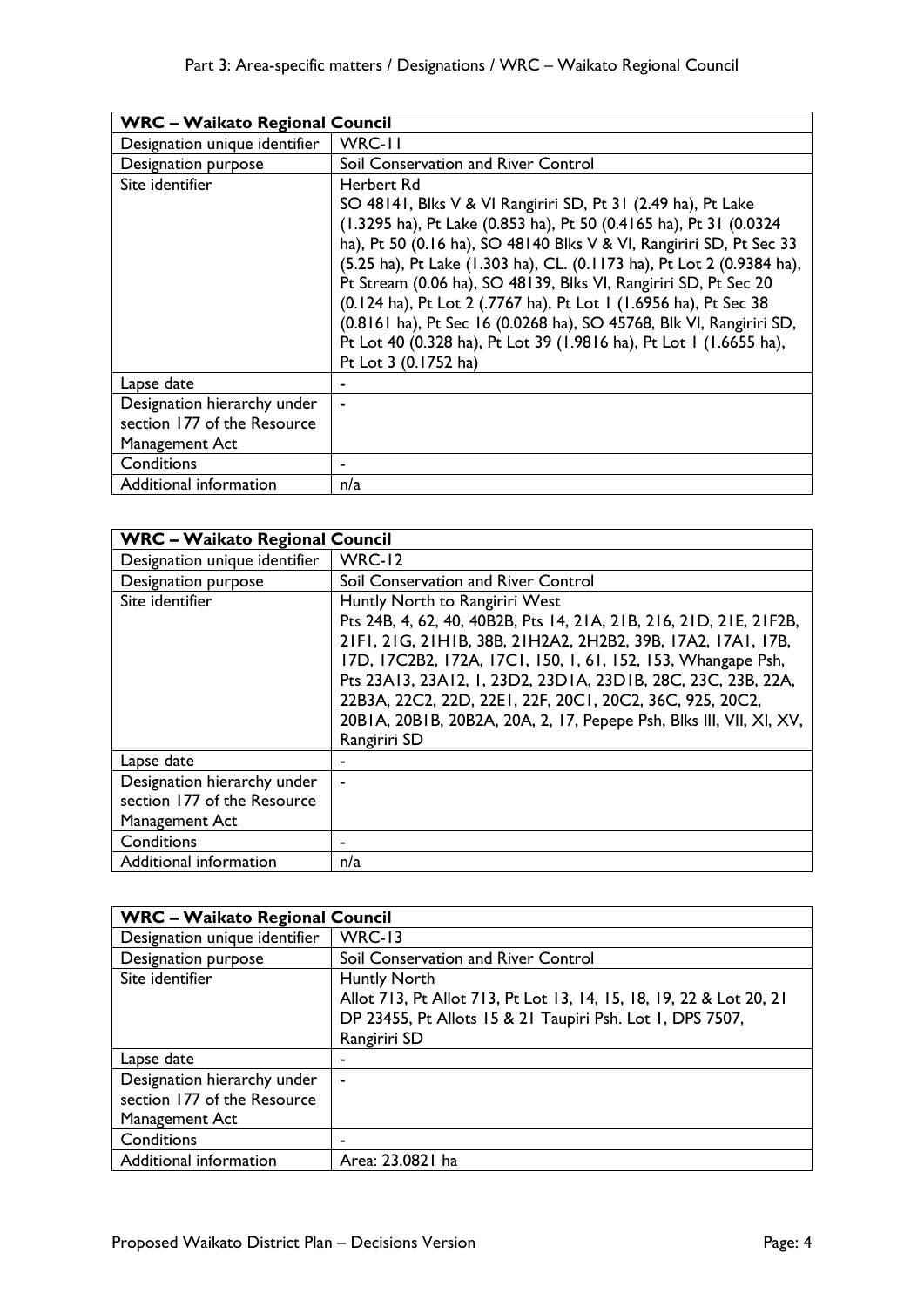| <b>WRC - Waikato Regional Council</b> |                                          |
|---------------------------------------|------------------------------------------|
| Designation unique identifier         | WRC-14                                   |
| Designation purpose                   | Water and Soil Conservation (Stop Banks) |
| Site identifier                       | Great South Road, Huntly North           |
|                                       | Various                                  |
| Lapse date                            | ٠                                        |
| Designation hierarchy under           | ۰                                        |
| section 177 of the Resource           |                                          |
| Management Act                        |                                          |
| Conditions                            |                                          |
| Additional information                | n/a                                      |

| <b>WRC - Waikato Regional Council</b> |                                                    |
|---------------------------------------|----------------------------------------------------|
| Designation unique identifier         | <b>WRC-15</b>                                      |
| Designation purpose                   | Soil Conservation and River Control                |
| Site identifier                       | <b>Huntly North</b>                                |
|                                       | Parts of Lot 1 & 2, DP 35569, Blk XI, Rangiriri SD |
| Lapse date                            | ٠                                                  |
| Designation hierarchy under           | ۰                                                  |
| section 177 of the Resource           |                                                    |
| Management Act                        |                                                    |
| Conditions                            |                                                    |
| Additional information                | n/a                                                |

| <b>WRC - Waikato Regional Council</b> |                                                    |
|---------------------------------------|----------------------------------------------------|
| Designation unique identifier         | <b>WRC-16</b>                                      |
| Designation purpose                   | Water and Soil Conservation (Stop Banks)           |
| Site identifier                       | Between Waikato River and Great South Road, Huntly |
|                                       | Various                                            |
| Lapse date                            | ۰                                                  |
| Designation hierarchy under           | ٠                                                  |
| section 177 of the Resource           |                                                    |
| Management Act                        |                                                    |
| Conditions                            | ۰                                                  |
| Additional information                | n/a                                                |

| <b>WRC - Waikato Regional Council</b> |  |
|---------------------------------------|--|
| <b>WRC-17</b>                         |  |
| Soil Conservation and River Control   |  |
| Huntly                                |  |
| Lots 2 & 3, DP 32151                  |  |
|                                       |  |
|                                       |  |
|                                       |  |
|                                       |  |
|                                       |  |
| Area: 7.2515 ha                       |  |
|                                       |  |

| <b>WRC - Waikato Regional Council</b>        |  |
|----------------------------------------------|--|
| Designation unique identifier $\vert$ WRC-18 |  |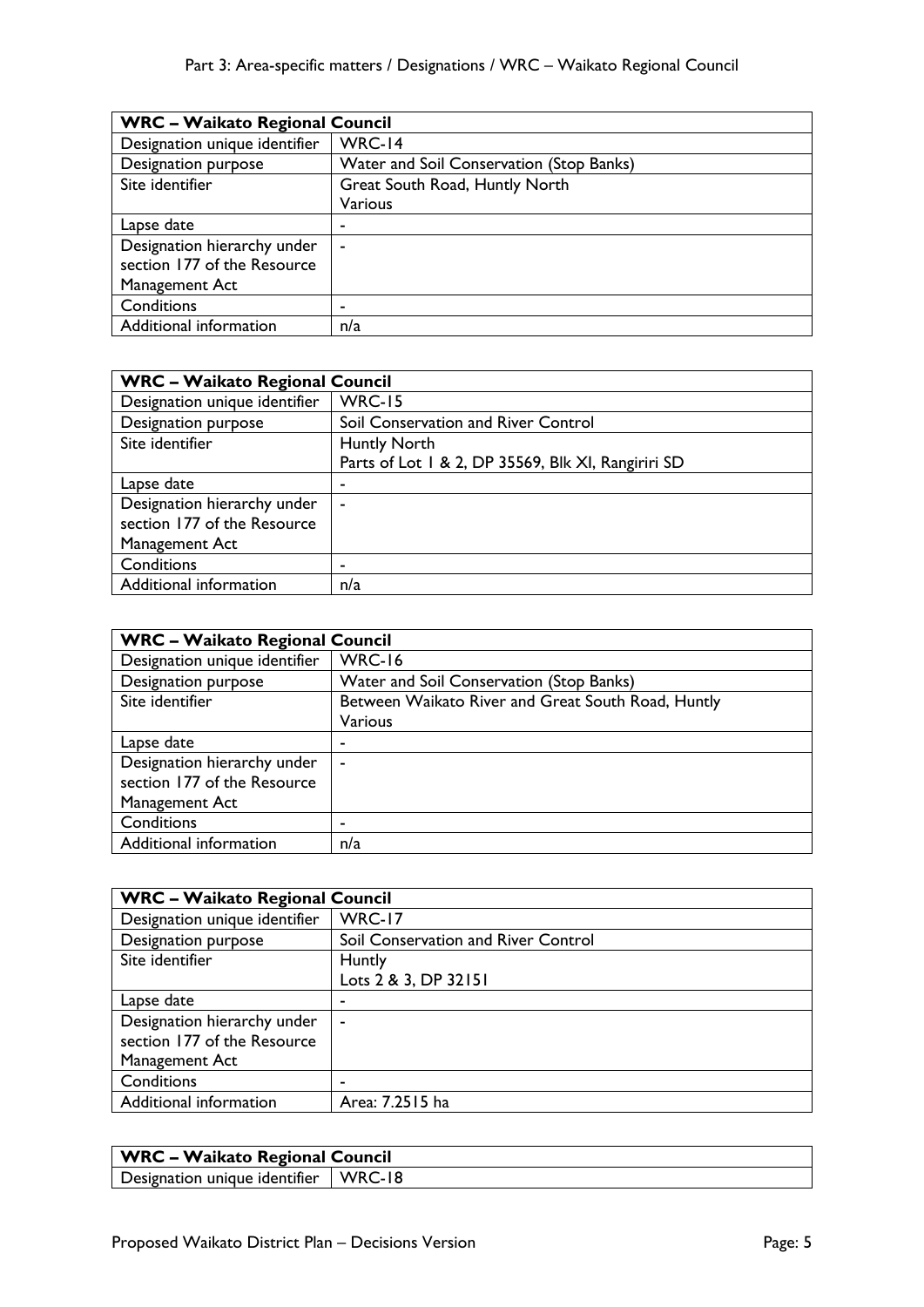| Designation purpose                                                          | Soil Conservation and River Control, Mangawara River                                                                                                                                                                                                                                                                                                                                                                                                                                                                                                                                                                                                                                                                                                                                                                                                                                                                                                                                                                                                                   |
|------------------------------------------------------------------------------|------------------------------------------------------------------------------------------------------------------------------------------------------------------------------------------------------------------------------------------------------------------------------------------------------------------------------------------------------------------------------------------------------------------------------------------------------------------------------------------------------------------------------------------------------------------------------------------------------------------------------------------------------------------------------------------------------------------------------------------------------------------------------------------------------------------------------------------------------------------------------------------------------------------------------------------------------------------------------------------------------------------------------------------------------------------------|
| Site identifier                                                              | Mangawara River<br>Allots 831, 832, 731, 629, 157A, Pt Allots 474B1, 474B3B, 474B2B,<br>476, 748, 832, 551, 552, 547, 549, 551, 552, 630, 660, 150, 151,<br>157, 158, 167, 450C, 451, 452, 450A, 465, 450A, 465, 169, 170,<br>172, 748, 652, Taupiri Psh, Pt Lot 1 and 2, DP 29871, Lot 1 DPS<br>4321, Lot 1 DPS 1079, Pt Lot 1, DPS 1589, Pt Lot 1, DP 8624 and<br>old stream bed adjacent, Pt Lot 1, DP 8624, Pt Lot 5, 7 & 8, DP<br>34443, Pt Lot 1, DP 34952, Pt Lot 6, DP 8766, Pt Lot 1, DP 14215,<br>Pt Lot 1, 2, 3, 4, DP 333, Pt Lot 8, 12, 16, 18, DP 21745, Pt Lot 4,<br>5, 6 & 7, DP 28218, Pt Lot 2, DP 4215, Pt Lot 1, 2, & 3, DP 31581,<br>Pt Lots 1, 2, & 3, DP 1234, Pt DP 24900, Pt Lot 2, DP 19278,<br>Allots 625 and 626, Pt Allots 476 and 518, Hapuakohe SD, Pt Lots<br>4 of Allot 465, Taupiri Psh, Lot 2 and Pt Lot 1, DP 28972, Pt DP<br>27917, Pt DP 10143, Pt DP 23176, Pt Lot 1 & 2, DP 3684, Lots 1<br>& 2, DP 21387, Lot 2, DPS 26887, Pt Lot 1, DPS 26887, Pt Lot 1,<br>DP 12365, Section 519, Taupiri Psh, Sec 32 & 519, Hapuakohe SD, |
| Lapse date                                                                   | Pt Lots 3, 4 & 5, Deeds 283                                                                                                                                                                                                                                                                                                                                                                                                                                                                                                                                                                                                                                                                                                                                                                                                                                                                                                                                                                                                                                            |
| Designation hierarchy under<br>section 177 of the Resource<br>Management Act |                                                                                                                                                                                                                                                                                                                                                                                                                                                                                                                                                                                                                                                                                                                                                                                                                                                                                                                                                                                                                                                                        |
| Conditions                                                                   |                                                                                                                                                                                                                                                                                                                                                                                                                                                                                                                                                                                                                                                                                                                                                                                                                                                                                                                                                                                                                                                                        |
| Additional information                                                       | Area: 646.0 ha                                                                                                                                                                                                                                                                                                                                                                                                                                                                                                                                                                                                                                                                                                                                                                                                                                                                                                                                                                                                                                                         |

| <b>WRC - Waikato Regional Council</b> |                                        |
|---------------------------------------|----------------------------------------|
| Designation unique identifier         | <b>WRC-19</b>                          |
| Designation purpose                   | <b>River Control Purposes</b>          |
| Site identifier                       | Maioro                                 |
|                                       | Part Allotment 186, Waiuku West Parish |
| Lapse date                            | ٠                                      |
| Designation hierarchy under           | ۰                                      |
| section 177 of the Resource           |                                        |
| Management Act                        |                                        |
| Conditions                            |                                        |
| Additional information                | Area: 5.2887 ha                        |

| <b>WRC - Waikato Regional Council</b> |                                                   |
|---------------------------------------|---------------------------------------------------|
| Designation unique identifier         | <b>WRC-20</b>                                     |
| Designation purpose                   | <b>River Control Purposes</b>                     |
| Site identifier                       | Otaua                                             |
|                                       | Parts Kaiwaka A2 Block, Parts Te Aka Aka 4A Block |
| Lapse date                            | ٠                                                 |
| Designation hierarchy under           | $\blacksquare$                                    |
| section 177 of the Resource           |                                                   |
| Management Act                        |                                                   |
| Conditions                            | -                                                 |
| Additional information                | Area: 4.3133 ha                                   |

| <b>WRC - Waikato Regional Council</b>  |  |
|----------------------------------------|--|
| Designation unique identifier   WRC-21 |  |